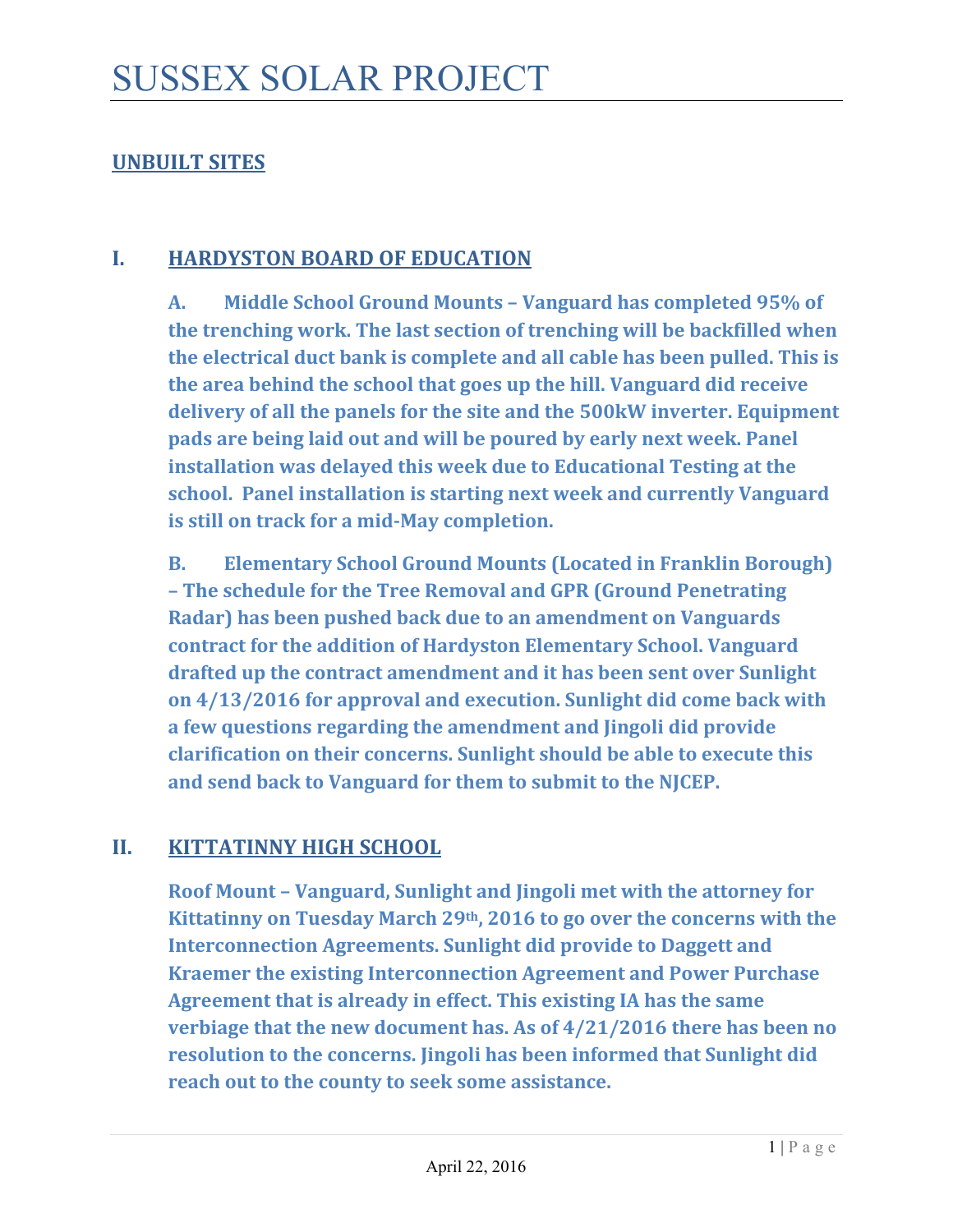# SUSSEX SOLAR PROJECT

## **III. SPARTA BOARD OF EDUCATION**

**Middle School Ground Mounts – Vanguard received note that the Interconnection Agreement amendments will not be discussed until April 11th, 2016 at the Sparta Committee meeting. As of 4/21/16 there has been no feedback from the committee meeting. If it is amendable, Sparta will then present the option to the full board on April 25th, 2016 authorizing the execution of the Interconnection Agreement. Jingoli is going to reach out to Sparta to see if it would be beneficial if the team attends the committee meeting and/or the board meeting to answer any questions. Vanguard did receive the comments from the zoning official on 3/21/2016. Zoning is requesting that additional landscaping is to be added as well as the trees that are being used to block the view of the solar array. Vanguard provided a price for the additional landscaping that zoning is requesting, the total came to \$17,305.00.**

**As of 4/21/2016, the review of the building permits have been complete. Vanguard needs to provide payment to receive the permits. Vanguard anticipates picking up the permits on Monday April 25th, 2016.** 

# **IV. SUSSEX VO‐TECH**

**A. Ground Mounts – The zoning review has been complete with no comments. GPR (Ground Penetrating Radar) has been complete along with layout of the site. Vanguard and Jingoli had a pre‐construction meeting with the school and the school had no major concerns. The team walked the site with Matt Geary to establish the procedures and laydown areas for Vanguard. As of 4/21/2016, the review of the building permits have been complete. Vanguard needs to provide payment to receive the permits. Vanguard anticipates picking up the permits on Monday April 25th, 2016. Work to commence next week includes temporary fencing, silt fence, and site preparation.**

**B. Roof Mount – As of 4/21/2016, the review of the building permits have been complete. Vanguard needs to provide payment to receive the permits. Vanguard anticipates picking up the permits on Monday April 25th, 2016**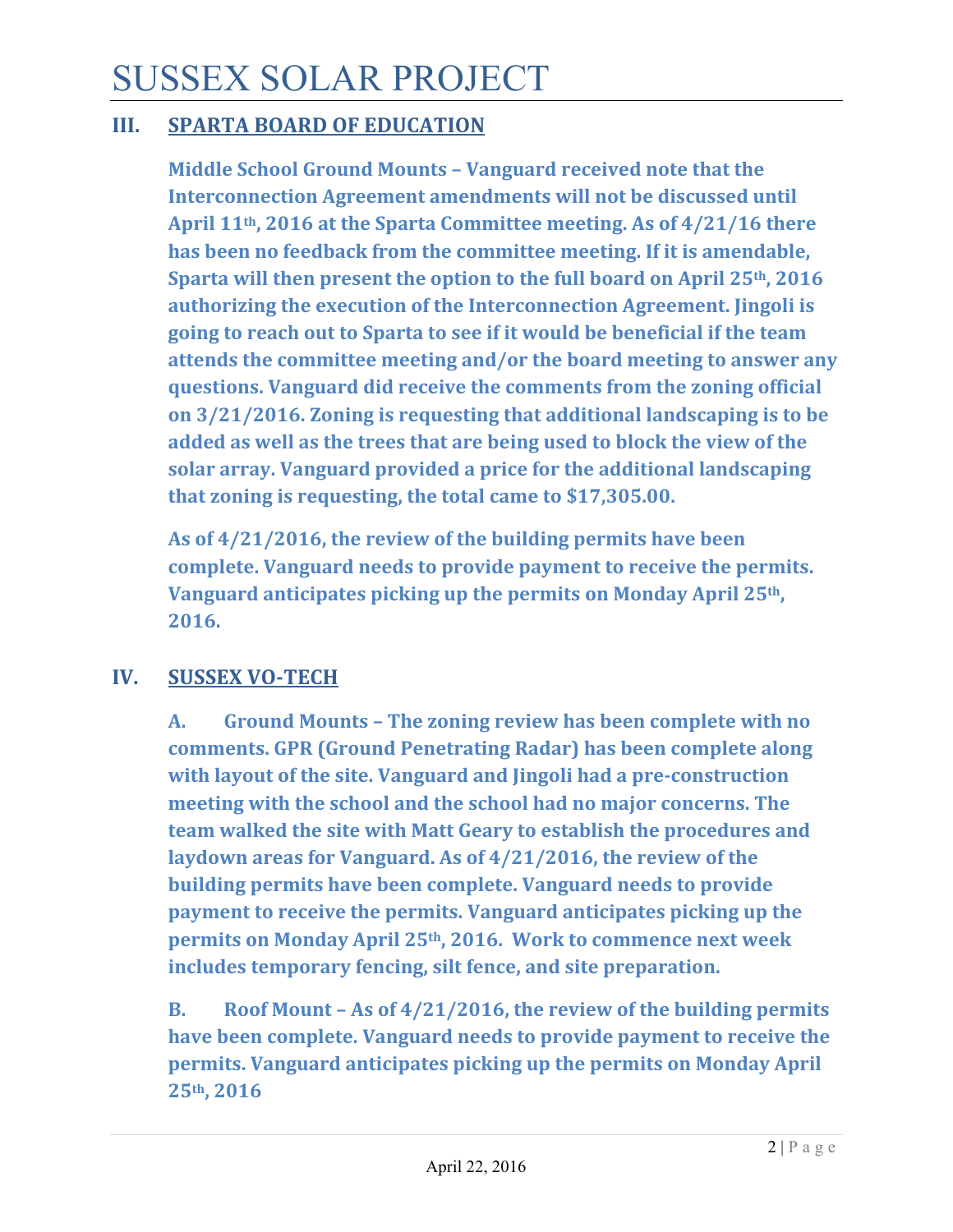# SUSSEX SOLAR PROJECT

# **Alternate Sites for the Sparta High School Allocation:**

# **Valley Road School Roof Mount**

 **Vanguard, Jingoli, and Sunlight presented to the Board March 16th, 2016 to go over the solar project. The Board seemed interested and stated they would have a resolution on if they will be proceeding with the project or not. Vanguard did receive some additional questions regarding the project and has provided answers. As of 4/15/2016, no update has been provided from the school. The team will reach out to Gordon Gibbs for an update.** 

# **Sussex County Municipal Utilities Authority**

 **This project was discussed with the SCMUA board and they have denied the project. Sunlight is going to continue searching for a replacement site for the Sparta High School Roof array.**